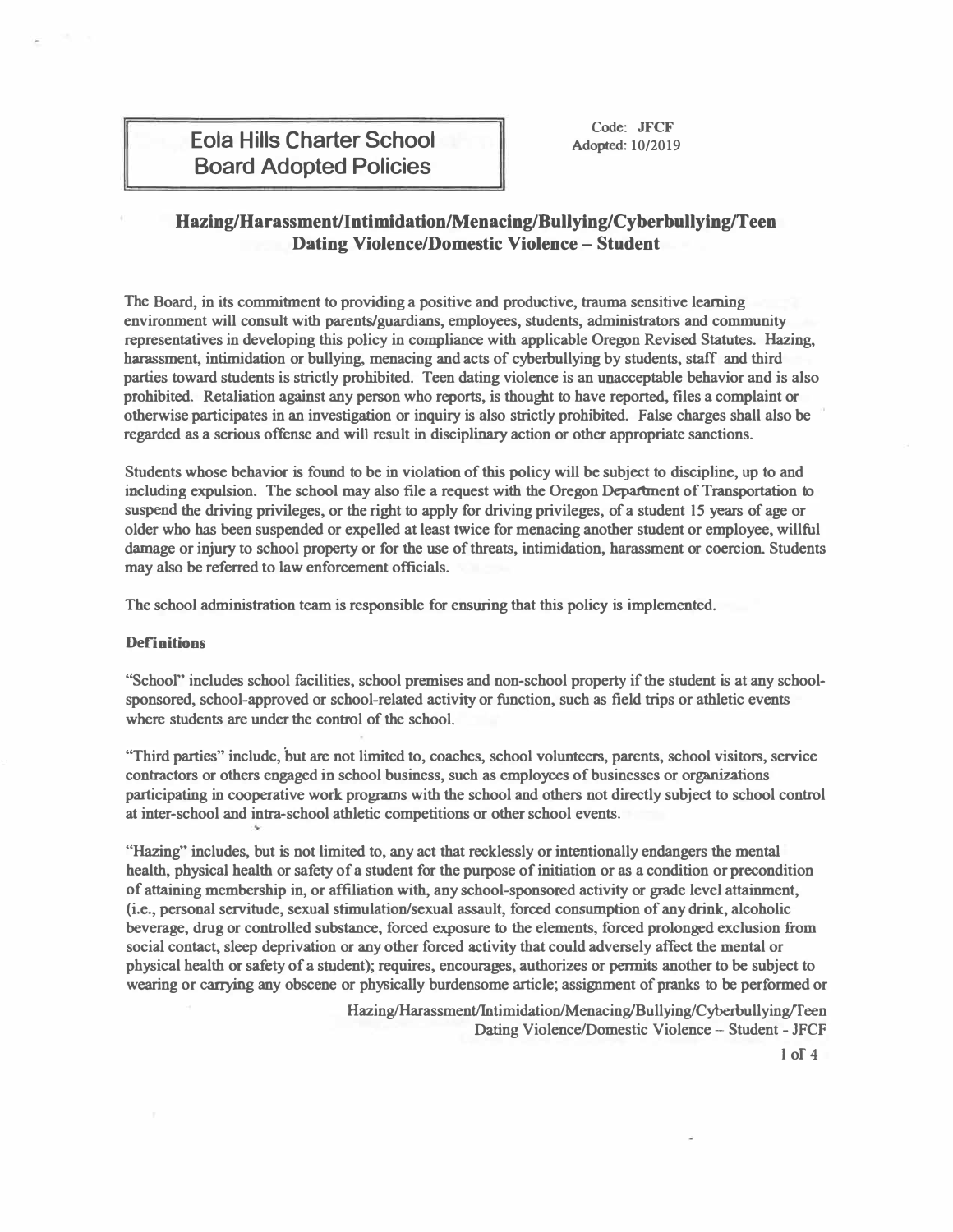**other such activities intended to degrade or humiliate. It is not a defense against hazing that the student subjected to hazing consented to or appeared to consent to the hazing.** 

**"Harassment, intimidation or bullying" means any act that substantially interferes with a student's educational benefits, opportunities or performance, that takes place on or immediately adjacent to district grounds, at any district-sponsored activity, on district-providedtransportation or at any official district bus stop, that may be based on, but not limited to, the protected class status of a person, having the effect of:** 

- **l. Physically harming a student or damaging a student's property;**
- **2. Knowingly placing a student in reasonable fear of physical harm to the student or damage to the student's property;**
- **3. Creating a hostile educational environment including interfering with the psychological well being of the student and may be based on, but not limited to, the protected class of the person.**

**"Protected class" means a group of persons distinguished, or perceived to be distinguished, by race, color, religion, sex, sexual orientation<sup>1</sup> , national origin, marital status, familial status, source of income or disability.** 

**"Teen dating violence" means:** 

- **1. A pattern of behavior in which a person uses or threatens to use physical, mental or emotional abuse to control another person who is in a dating relationship with the person, where one or both persons are 13 to 19 years of age; or**
- **2. Behavior by which a person uses or threatens to use sexual violence against another person who is in** a dating relationship with the person, where one or both persons are 13 to 19 years of age.

**"Domestic violence" means abuse as defmed by Oregon Revised Statute (ORS) 107.705 between family and household members, as those terms are described in ORS 107.705.** 

**"Cyberbullying" is the use of any electronic communication device to harass, intimidate or bully. Students and staff will refrain from using personal communication devices or school property or equipment to violate this policy.** 

**"Retaliation" means hazing, harassment, intimidation or bullying, menacing, teen dating violence and acts of cyberbullying 'toward a person in response to a student for actually or apparently reporting or participating in the investigation of hazing, harassment, intimidation or bullying, menacing, teen dating violence and acts of cyberbullying or retaliation.** 

**1 "Sexual orientation" means an individual's actual or perceived heterosexuality, homosexuality, bisexuality or gender identity, regardless of whether the individual's gender identity, appearance, expression or behaviors differs from that traditionally associated with the individual's sex at birth.** 

> **Hazing/Harassment/Intimidation/Menacing/Bullying/Cyberbullying/Teen Dating Violence/Domestic Violence - Student - JFCF**

> > **2 of 4**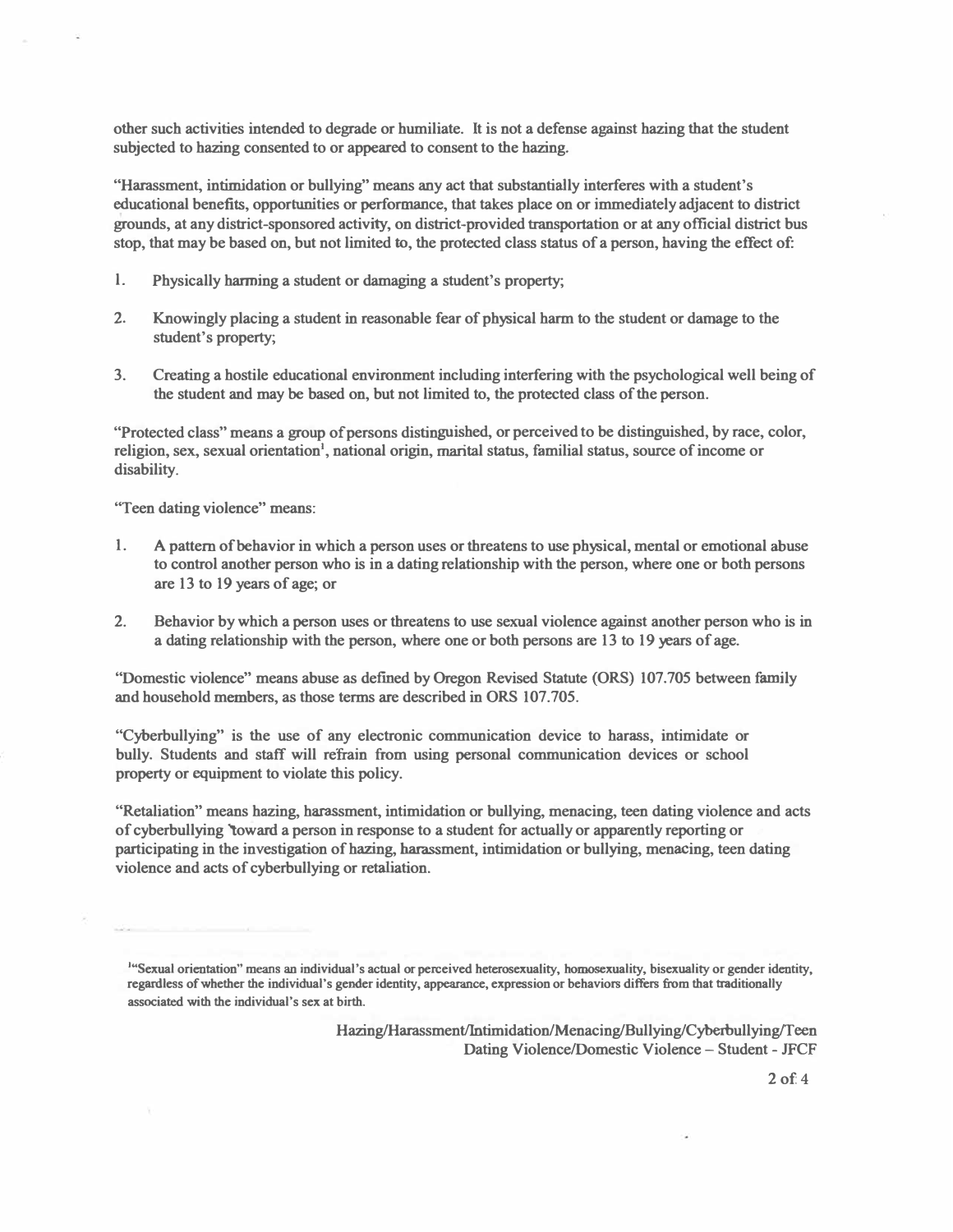**"Menacing" includes, but is not limited to, any act intended to place a district employee, student or third**  party in fear of imminent serious physical injury.

## **Reporting**

**Eola Hills Charter School employees will take reports and conduct a prompt investigation of any report of an act of hazing, harassment, intimidation or bullying, menacing, and acts of cyberbullying. Any employee who has knowledge of conduct in violation of this policy shall immediately report his/her concerns to a member of the Administration Team who has overall responsibility for all investigations. Any employee**  who has knowledge of incidents of teen dating violence that took place on schoolt property, at a school**sponsored activity or in a school vehicle or vehicle used for transporting students to a school activity shall immediately report the incident to a member of the Administration Team. Failure ofan employee to report an act of hazing, harassment, intimidation or bullying, menacing or an act of cyberbullying to a member of the Administration Team may be subject to remedial action, up to and including dismissal. Remedial·action may not be based solely on an anonymous report.** 

**Any student who has knowledge of conduct in violation of this policy, or feels he/she has been, hazed, harassed, intimidated or bullied, menaced, a victim of teen dating violence and acts of being cyberbullied in violation of this policy is encouraged to immediately report his/her concerns to a member of the Administration Team who has overall responsibility for all investigations. Any volunteer who has knowledge of conduct in violation of this policy is encouraged to immediately report his/her concerns to the Administration Team who has overall responsibility for all investigations.** 

**This report may be made anonymously. A student or volunteer may also report concerns to a teacher or counselor who will be responsible for notifying the appropriate district official.** 

**Complaints against the principal shall be filed with the School Board.** 

The complainant shall be notified of the findings of the investigation and, as appropriate, that remedial **action has been taken. The complainant may request that the Administration Team review the actions taken in the initial investigation, in accordance with administrative regulations and the district complaint procedures.** 

**The district shall incorporate into existing training programs for students information related to the prevention of, and the appropriate response to, acts of harassment, intimidation or bullying and acts of cyberbullying.** 

**The district shall incbrporate age-appropriate education about teen dating violence and domestic violence into new or existing training programs for students in grade 7 through 12.** 

**Hazing/Harassment/Intimidation/Menacing/Bullying/Cyberbullying/Teen Dating Violence/Domestic Violence - Student - JFCF** 

**<sup>2</sup>Required by state law House Bill 2599 (HB 2599). All other bracketed language exceeds the requirements ofHB 2599 and is Wlder Board authority ORS 332.107.**